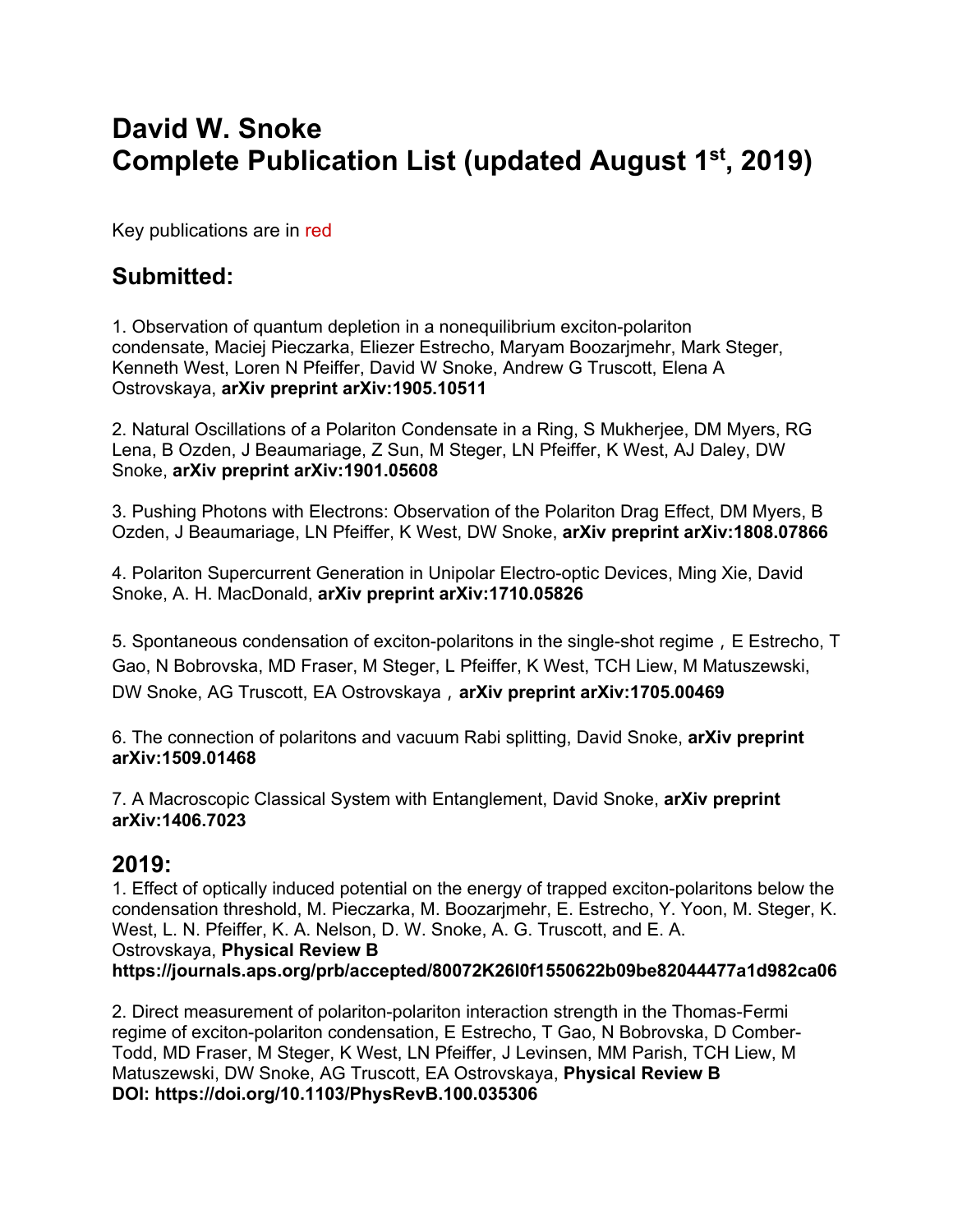3. Optical switching with organics, Z Sun, DW Snoke, **Nature Photonics DOI: https://doi.org/10.1038/s41566-019-0445-z**

4. Stress-induced bandgap renormalization in atomic crystals, Zheng Sun, Jonathan Beaumariage, Hema CP Movva, Sayema Chowdhury, Anupam Roy, Sanjay K Banerjee, David W Snoke, **Solid State Communications DOI: https://doi.org/10.1016/j.ssc.2018.11.006**

#### **2018:**

1. Polariton-enhanced exciton transport, DM Myers, S Mukherjee, J Beaumariage, DW Snoke, Mark Steger, LN Pfeiffer, K West, **Physical Review B DOI: https://doi.org/10.1103/PhysRevB.98.235302**

2. Single-shot condensation of exciton-polaritons and the hole burning effect, E Estrecho, Tingge Gao, Nataliya Bobrovska, Michael D Fraser, M Steger, L Pfeiffer, K West, Timothy Chi Hin Liew, Michal Matuszewski, David W Snoke, AG Truscott, EA Ostrovskaya, **Nature Communications DOI: https://doi.org/10.1038/s41467-018-05349-4**

3. Superlinear increase of photocurrent due to stimulated scattering into a polariton condensate, DM Myers, B Ozden, M Steger, E Sedov, A Kavokin, K West, LN Pfeiffer, DW Snoke, **Physical Review B DOI: https://doi.org/10.1103/PhysRevB.98.045301**

4. Multiple-photon excitation of nitrogen-vacancy centers in diamond, Peng Ji, R Balili, Jonathan Beaumariage, Shouvik Mukherjee, D Snoke, MV Gurudev Dutt, **Physical Review B**

**DOI: https://doi.org/10.1103/PhysRevB.97.134112**

5. Chiral modes at exceptional points in exciton-polariton quantum fluids, T Gao, Guangyao Li, E Estrecho, Timothy Chi Hin Liew, D Comber-Todd, A Nalitov, M Steger, K West, L Pfeiffer, DW Snoke, AV Kavokin, AG Truscott, EA Ostrovskaya, **Physical Review Letters DOI: https://doi.org/10.1103/PhysRevLett.120.065301**

6. Ultrafast control of strong light-matter coupling, Christoph Lange, Emiliano Cancellieri, Dmitry Panna, David M Whittaker, Mark Steger, David W Snoke, Loren N Pfeiffer, Kenneth W West, Alex Hayat, **New Journal of Physics DOI: https://doi.org/10.1088/1367- 2630/aa9fd0**

7. Stable switching among high-order modes in polariton condensates, Yongbao Sun, Yoseob Yoon, Saeed Khan, Li Ge, Mark Steger, Loren N Pfeiffer, Ken West, Hakan E Türeci, David W Snoke, Keith A Nelson, **Physical Review B DOI: https://doi.org/10.1103/PhysRevB.97.045303**

## **2017:**

1. The new era of polariton condensates, David W Snoke, Jonathan Keeling, **Physics Today DOI: 10.1063/PT.3.3729**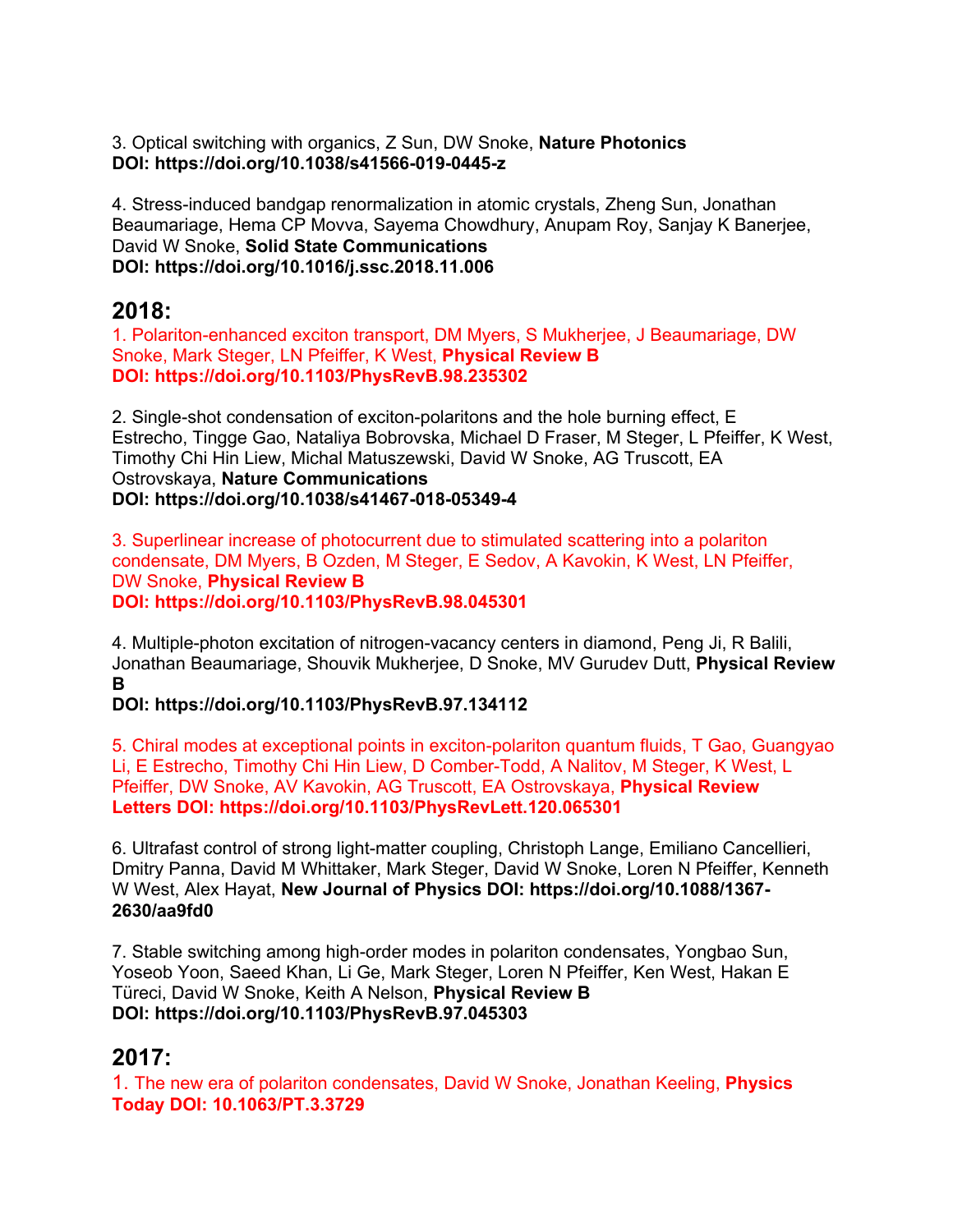2. Direct measurement of polariton–polariton interaction strength, Yongbao Sun, Yoseob Yoon, Mark Steger, Gangqiang Liu, Loren N. Pfeiffer, Ken West, David W. Snoke & Keith A. Nelson, **Nature Physics DOI: https://doi.org/10.1038/nphys4148**

3. Edge trapping of exciton-polariton condensates in etched pillars, D. M. Myers, J. K. Wuenschell, B. Ozden, J. Beaumariage, D. W. Snoke, L. Pfeiffer, and K. West, **Applied Physics Letters DOI: https://doi.org/10.1063/1.4983832**

4. Bose-Einstein Condensation of Long-Lifetime Polaritons in Thermal Equilibrium, Yongbao Sun, Patrick Wen, Yoseob Yoon, Gangqiang Liu, Mark Steger, Loren N. Pfeiffer, Ken West, David W. Snoke, and Keith A. Nelson, **Physical Review Letters DOI: https://doi.org/10.1103/PhysRevLett.118.149901**

5. Ultra-low threshold polariton condensation, Mark Steger, Brian Fluegel, Kirstin Alberi, David W Snoke, Loren N Pfeiffer, Ken West, Angelo Mascarenhas, **Optics Letters DOI: https://doi.org/10.1364/OL.42.001165**

6. Time-resolved two-photon excitation of long-lifetime polaritons, Chitra Gautham, Mark Steger, David Snoke, Ken West, Loren Pfeiffer, **Optica DOI: https://doi.org/10.1364/OPTICA.4.000118**

#### **2015:**

1. Darkening of inter-well excitons in coupled quantum wells due to a stress-induced directto-indirect transition, **Physical Review B DOI: https://doi.org/10.1103/PhysRevB.92.235415**

2. Suboptimality and complexity in evolution, David W Snoke, Jeffrey Cox, Donald Petcher, **Complexity DOI: https://doi.org/10.1002/cplx.21566**

3. Half-quantum circulation and optical spin Hall effect in a polariton spinor ring condensate, G Liu, D Snoke, A Daley, L Pfeiffer, K West, **Proceedings of the National Academy of Sciences DOI: https://doi.org/10.1073/pnas.1424549112**

#### **2014:**

1. Enhanced coherence between condensates formed resonantly at different times, Alex Hayat, Christoph Lange, Lee A Rozema, Rockson Chang, Shreyas Potnis, Henry M van Driel, Aephraim M Steinberg, Mark Steger, David W Snoke, Loren N Pfeiffer, Kenneth W West, **Optics Express DOI: https://doi.org/10.1364/OE.22.030559**

2. Bose-Einstein condensation of excitons in Cu2O: progress over 30 years, D Snoke, GM Kavoulakis, **Reports on Progress in Physics DOI:10.1088/0034-4885/77/11/116501**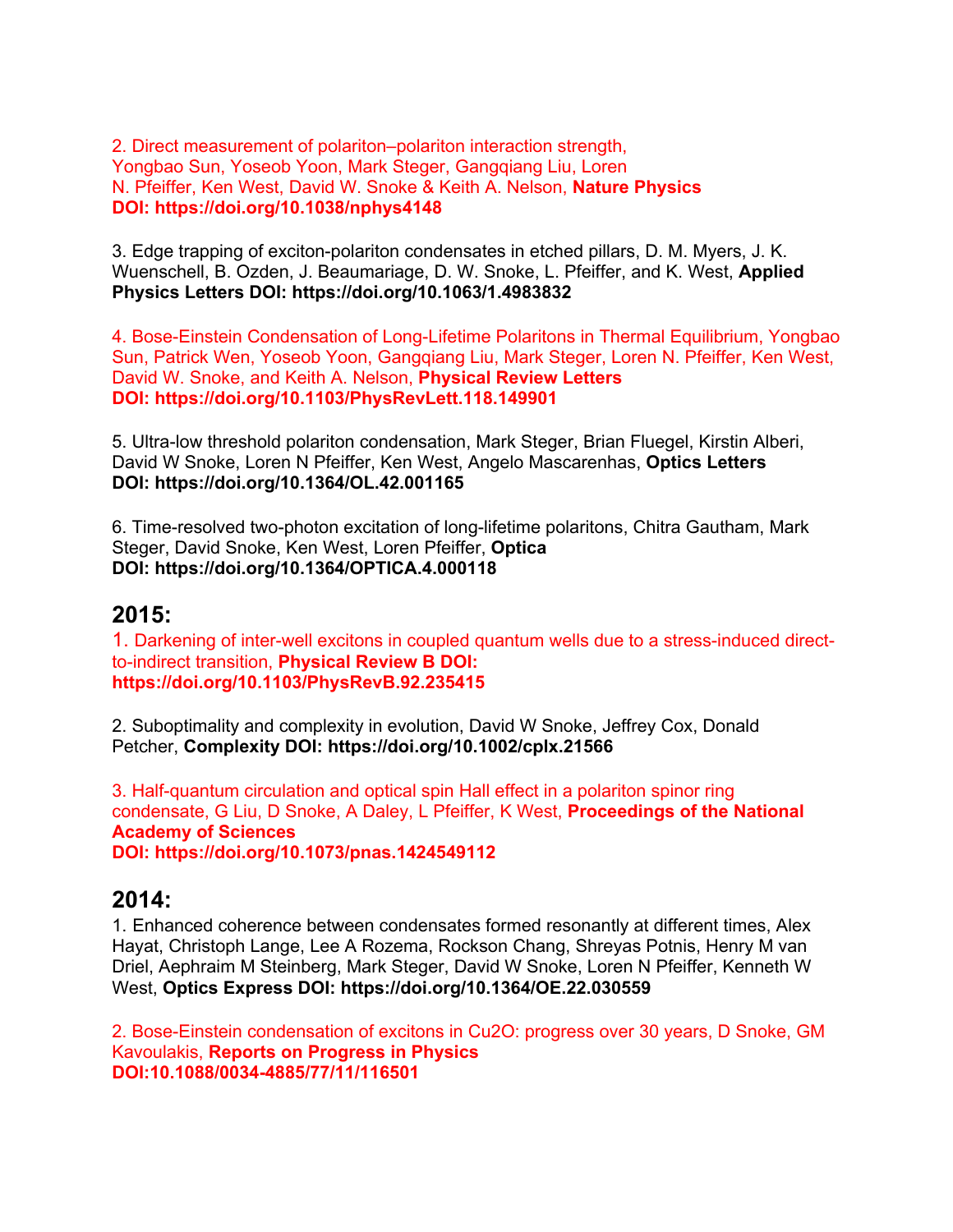3. Systems Biology as a Research Program for Intelligent Design, David Snoke, **BIO-Complexity DOI: 10.5048/BIO-C.2014.3.c**

4. Time-resolved two-photon excitation of dark states in quantum dots, C Gautham, DW Snoke, A Rastelli, OG Schmidt, **Applied Physics Letters DOI: https://doi.org/10.1063/1.4871379**

8. Macroscopic coherence between quantum condensates formed at different times, Alex Hayat, Christoph Lange, Lee A Rozema, Rockson Chang, Shreyas Potnis, Henry M van Driel, Aephraim M Steinberg, Mark Steger, David W Snoke, Loren N Pfeiffer, Kenneth W West, **Optics Express, DOI: https://doi.org/10.1364/OE.22.030559**

## **2013:**

1. Enhanced coherence between condensates formed resonantly at different times, Alex Hayat, Christoph Lange, Lee A Rozema, Rockson Chang, Shreyas Potnis, Henry M van Driel, Aephraim M Steinberg, Mark Steger, David W Snoke, Loren N Pfeiffer, Kenneth W West, **Optics Express**

**DOI: https://doi.org/10.1364/OE.22.030559**

2. Long-range ballistic motion and coherent flow of long-lifetime polaritons, Mark Steger, Gangqiang Liu, Bryan Nelsen, Chitra Gautham, David W Snoke, Ryan Balili, Loren Pfeiffer, Ken West, **Physical Review B**

**DOI: https://doi.org/10.1103/PhysRevB.88.235314**

3. Dissipationless flow and sharp threshold of a polariton condensate with long lifetime, B Nelsen, G Liu, M Steger, DW Snoke, R Balili, K West, L Pfeiffer, **Physical Review X DOI: https://doi.org/10.1103/PhysRevX.3.041015**

4. Microcavity polaritons: A new type of light switch, David Snoke, **Nature Nanotechnology DOI: https://doi.org/10.1038/nnano.2013.107**

5. Dynamics of phase coherence onset in Bose condensates of photons by incoherent phonon emission, DW Snoke, SM Girvin, **Journal of Low- Temperature Physics DOI: https://doi.org/10.1007/s10909-012-0854-6**

6. True, quasi and unstable Nambu–Goldstone modes of the two-dimensional Bose-Einstein condensed magnetoexcitons, SA Moskalenko, MA Liberman, DW Snoke, EV Dumanov, SS Rusu, F Cerbu, **Solid State Communications DOI: https://doi.org/10.1016/j.ssc.2012.11.006**

7. Dipole Excitons in Coupled QuantumWells: Towards an Equilibrium Exciton Condensate, David Snoke, **Quantum Gases: Finite Temperature and Non-Equilibrium Dynamics https://doi.org/10.1142/9781848168121\_0028**

**2012:**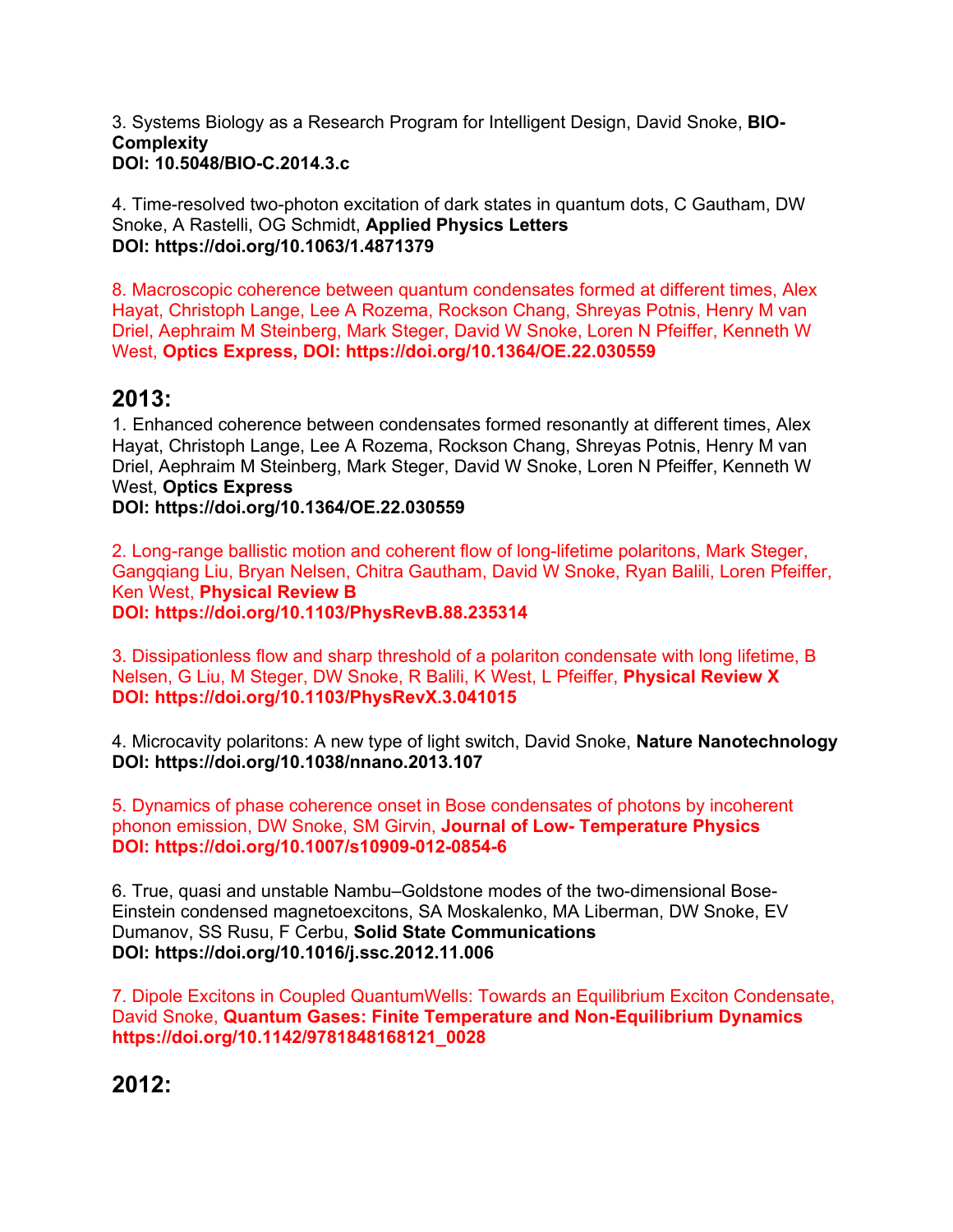1. Transport and quantum statistics of excitons in Cu2O, DP Trauernicht, A Mysyrowicz, D Snoke, **Laser Optics of Condensed Matter DOI: https://doi.org/10.1007/978-1-4615-7341-8\_43**

2. Nambu-Goldstone modes of the two-dimensional Bose-Einstein condensed magnetoexcitons, SA Moskalenko, MA Liberman, DW Snoke, EV Dumanov, SS Rusu, F Cerbu, **The European Physical Journal B DOI: 10.1140/epjb/e2012-30406-6**

3. Single-wavelength, all-optical switching based on exciton-polaritons, M Steger, C Gautham, B Nelsen, D Snoke, L Pfeiffer, K West, **Applied Physics Letters DOI: https://doi.org/10.1063/1.4754575**

4. Towards the transverse mode-locking of oxide-confined VCSELs, Botao Zhang, David W Snoke, Albert P Heberle, **Optics Communications DOI: https://doi.org/10.1016/j.optcom.2012.06.042**

5. Dynamic Stark effect in strongly coupled microcavity exciton-polaritons, Alex Hayat, Christoph Lange, Lee A Rozema, Ardavan Darabi, Henry M van Driel, Aephraim M Steinberg, Bryan Nelsen, David W Snoke, Loren N Pfeiffer, Kenneth W West, **Physical Review Letters DOI: https://doi.org/10.1103/PhysRevLett.109.033605**

6. The basis of the second law of thermodynamics in quantum field theory, DW Snoke, G Liu, SM Girvin, **Annals of Physics DOI: https://doi.org/10.1016/j.aop.2011.12.016**

7. Noncircular Refractive Index Profile and Breakdown of Mode Degeneracy of Vertical Cavity Surface Emitting Lasers, M Li, B Zhang, KP Chen, DW Snoke, AP Heberle, **IEEE Journal of Quantum Electronics DOI: 10.1109/JQE.2012.2201697**

8. Trion formation in GaAs–AlGaAs quantum dots by tunneling, B Zhang, DW Snoke, AP Heberle, **Solid State Communications DOI: https://doi.org/10.1016/j.ssc.2011.11.025**

9. Polariton Condensation and Lasing, David Snoke, **Exciton Polaritons in Microcavities DOI: https://doi.org/10.1007/978-3-642-24186-4\_12**

#### **2011:**

1. Strain-induced darkening of trapped excitons in coupled quantum wells at low temperature, NW Sinclair, JK Wuenschell, Z Vörös, B Nelsen, DW Snoke, Marzena H Szymanska, Alex Chin, Jonathan Keeling, LN Pfeiffer, KW West, **Physical Review B DOI: https://doi.org/10.1103/PhysRevB.83.245304**

2. Ultrafast switching dynamics of non-lasing modes of vertical-cavity surface-emitting lasers, B Zhang, DW Snoke, AP Heberle, **Optics Communications DOI: https://doi.org/10.1016/j.optcom.2011.02.003**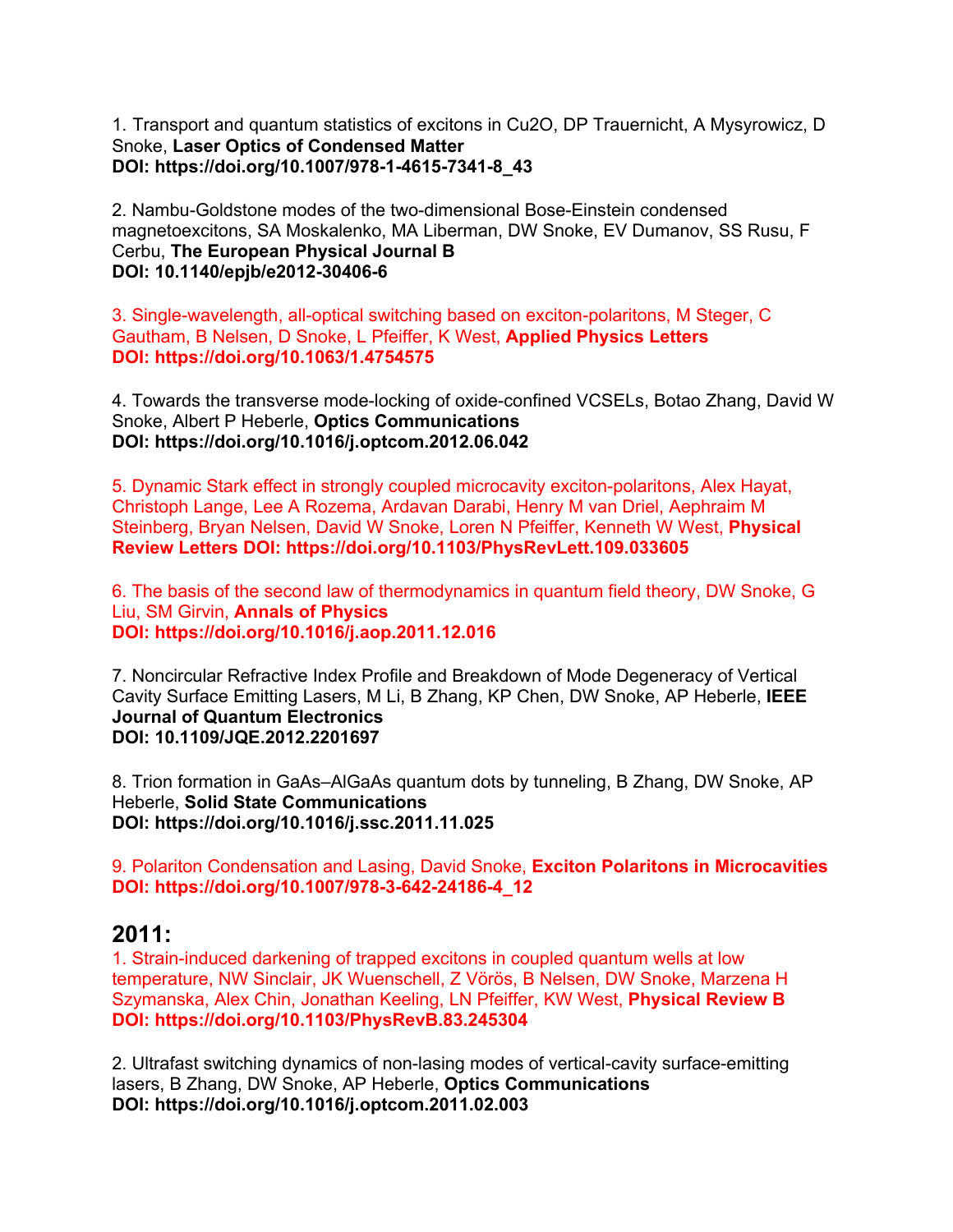3. Exciton pattern generation in GaAs/Al x Ga 1− x As multiple quantum wells, B Fluegel, K Alberi, L Bhusal, A Mascarenhas, DW Snoke, G Karunasiri, LN Pfeiffer, K West, **Physical Review B**

**DOI:https://doi.org/10.1103/PhysRevB.83.195320**

4. Spatial condensation of trapped polaritons in graphene and semiconductor structures, Oleg L Berman, Roman Ya Kezerashvili, Yurii E Lozovik, David W Snoke, R Balili, B Nelsen, L Pfeiffer, K West, **Superlattices and Microstructures DOI: https://doi.org/10.1016/j.spmi.2010.04.012**

5. The quantum Boltzmann equation in semiconductor physics, David Snoke, **Annalen der Physik**

**DoI: https://doi.org/10.1002/andp.201000102**

6. Coherence and optical emission from bilayer exciton condensates, David Snoke, **Advances in Condensed Matter Physics DOI: http://dx.doi.org/10.1155/2011/938609**

#### **2010:**

1. Bose-Einstein condensation and superfluidity of trapped polaritons in graphene and quantum wells embedded in a microcavity, OL Berman, RY Kezerashvili, YE Lozovik, DW Snoke, **Philosophical Transactions of the Royal Society A: Mathematical, Physical and Engineering Sciences**

**DOI: https://doi.org/10.1098/rsta.2010.0208**

2. Numerical simulations of the polariton kinetic energy distribution in GaAs quantum-well microcavity structures, VE Hartwell, DW Snoke, **Physical Review B DOI: https://doi.org/10.1103/PhysRevB.82.075307**

3. Huge splitting of polariton states in microcavities under stress, R Balili, B Nelsen, DW Snoke, RH Reid, L Pfeiffer, K West, **Physical Review B DOI: https://doi.org/10.1103/PhysRevB.81.125311**

4. Polariton condensates, D Snoke, P Littlewood, **Physics Today DOI: http://dx.doi.org/10.1063/1.3480075**

#### **2009:**

1. Direct measurement of exciton-exciton interaction energy, Z Vörös, DW Snoke, L Pfeiffer, K West, **Physical Review Letter DOI: https://doi.org/10.1103/PhysRevLett.103.016403**

2. Lasing and polariton condensation: two distinct transitions in GaAs microcavities with stress traps, B Nelsen, R Balili, DW Snoke, L Pfeiffer, K West, **Journal of Applied Physics DOI: https://doi.org/10.1063/1.3140822**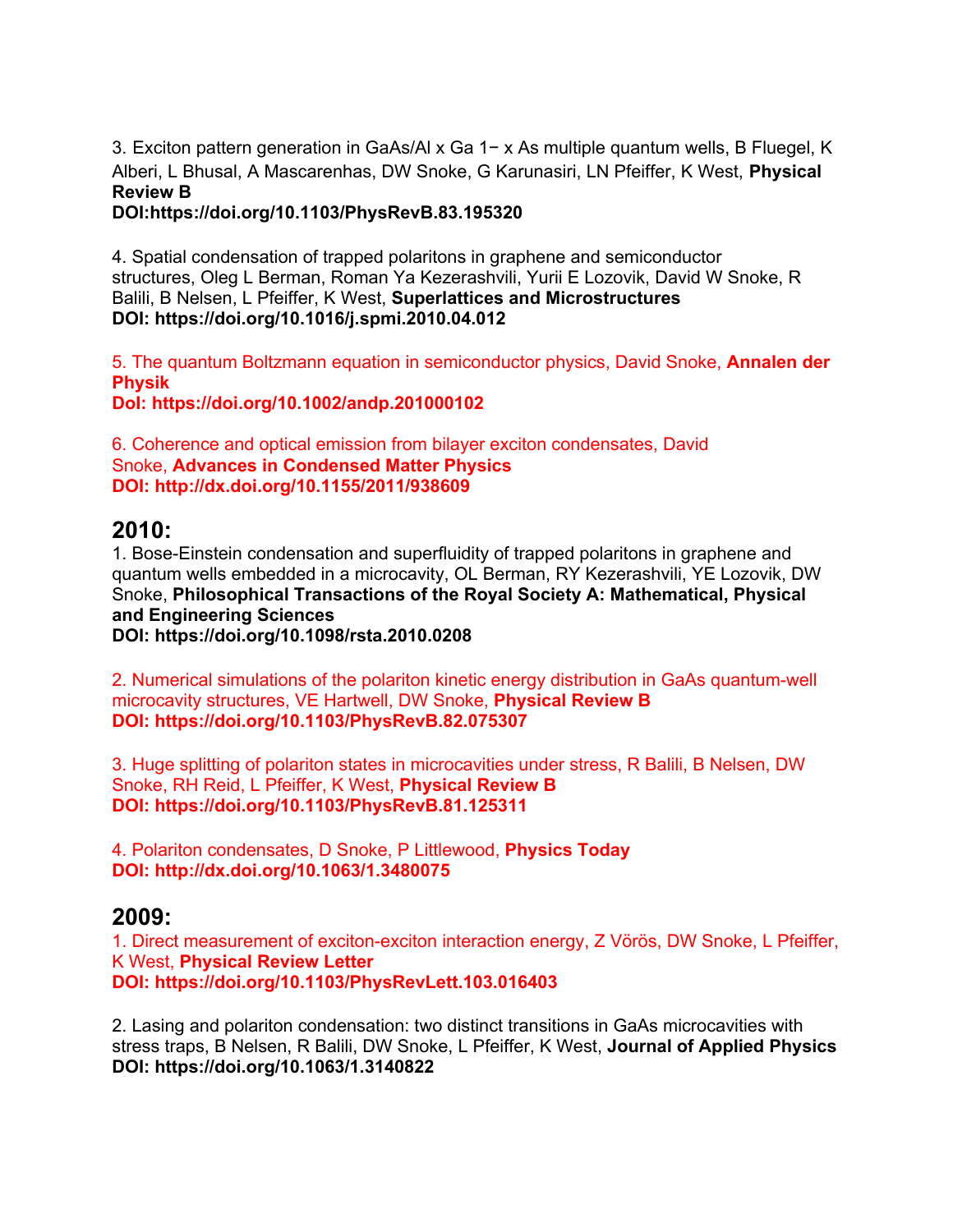3. Role of the stress trap in the polariton quasi-equilibrium condensation in GaAs microcavities, R Balili, B Nelsen, DW Snoke, L Pfeiffer, K West, **Physical Review B DOI:https://doi.org/10.1103/PhysRevB.79.075319**

#### **2008:**

1. Stability of a Bose-Einstein condensate revisited for composite bosons, M Combescot, DW Snoke, **Physical Review B DOI: https://doi.org/10.1103/PhysRevB.78.144303**

2. Waveguiding and nonlinear optical properties of three-dimensional waveguides in LiTaO3 written by high-repetition-rate ultrafast laser, B McMillen, KP Chen, H An, S Fleming, V Hartwell, D Snoke, **Applied Physics Letters DOI: https://doi.org/10.1063/1.2980437**

3. Polariton condensates: A feature rather than a bug, David Snoke, **Nature Physics DOI: https://doi.org/10.1038/nphys1064**

4. Thermal poling induced second-order nonlinearity in femtosecond-laser-modified fused silica, H An, S Fleming, BW McMillen, KP Chen, D Snoke, **Applied Physics Letters DOI: https://doi.org/10.1063/1.2973149**

5. Quantum well excitons at low density, Z Vörös, DW Snoke, **Modern physics letters B DOI: https://doi.org/10.1142/S0217984908015292**

6. Theory of Bose-Einstein condensation and superfluidity of two-dimensional polaritons in an in-plane harmonic potential, OL Berman, YE Lozovik, DW Snoke, P**hysical Review B DOI:https://doi.org/10.1103/PhysRevB.77.155317**

7. Predicting the ionization threshold for carriers in excited semiconductors, David Snoke, **Solid State Communications DOI: https://doi.org/10.1016/j.ssc.2008.01.012**

#### **2007:**

1. Plasmonic all-optical tunable wavelength shifter, B Fluegel, A Mascarenhas, DW Snoke, LN Pfeiffer, K West, **Nature Photonics DOI: https://doi.org/10.1038/nphoton.2007.229**

2. Hotter condensates, R Balili, D Snoke, **Physics World https://iopscience-iop-org.pitt.idm.oclc.org/article/10.1088/2058-7058/20/9/33/pdf**

3. Superfluidity of 'dirty' indirect magnetoexcitons in coupled quantum wells in high magnetic field, OL Berman, YE Lozovik, DW Snoke, RD Coalson, **Journal of Physics: Condensed Matter DoI:10.1088/0953-8984/19/38/386219**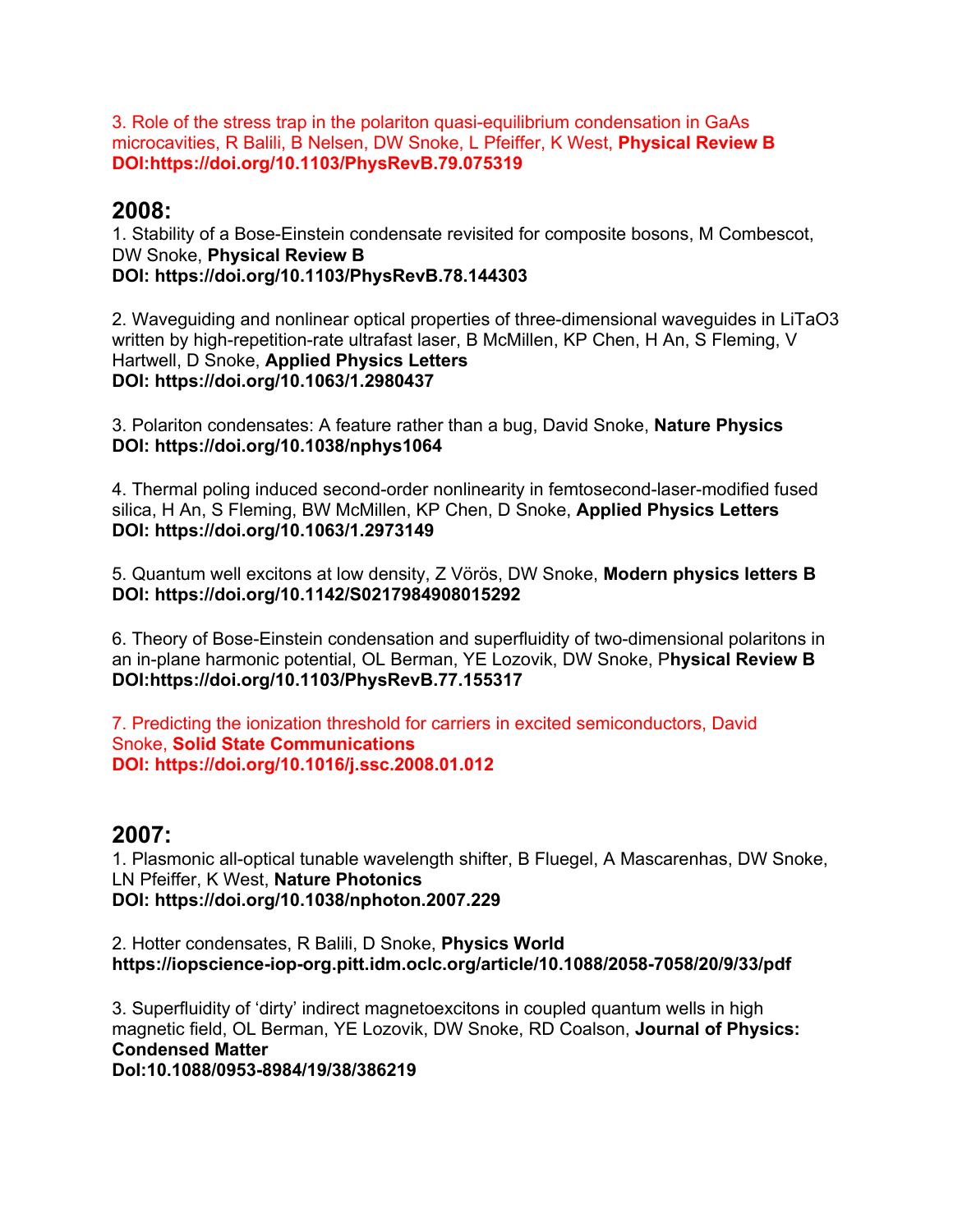4. Bose-Einstein condensation of microcavity polaritons in a trap, R Balili, V Hartwell, D Snoke, L Pfeiffer, K West, **Science DOI: 10.1126/science.1140990**

5. Are we there yet? Progress in condensation of quasiparticles, D Snoke, A Kavokin, **Solid State Communications DOI: 10.1016/j.ssc.2007.08.009**

#### **2006:**

1. Evaporative cooling and condensation of two-dimensional polaritons in an in-plane harmonic potential, OL Berman, YE Lozovik, DW Snoke, **Physica status solid DOI: https://doi.org/10.1002/pssc.200672107**

2. Temperature dependence of exciton Auger decay process in cuprous oxide, Y Liu, D Snoke, **Solid State Communications DOI: https://doi.org/10.1016/j.ssc.2006.06.037**

3. Condensed-matter physics: coherent questions, David Snoke, **Nature DOI: https://doi.org/10.1038/443403a**

4. Phase transitions of indirect excitons in coupled quantum wells: The role of disorder, OL Berman, YE Lozovik, DW Snoke, RD Coalson, **Physica E: Low-dimensional Systems and Nanostructures DOI: https://doi.org/10.1016/j.physe.2006.03.128**

5. Equilibration of two-dimensional excitons in an in-plane harmonic potential, Z Vörös, DW Snoke, L Pfeiffer, K West **Physica Status Solidi c DOI: https://doi.org/10.1002/pssc.200668039**

6. Artificial trapping of a stable high-density dipolar exciton fluid, Gang Chen, Ronen Rapaport, LN Pfeiffer, K West, PM Platzman, Steven Simon, Z Vörös, D Snoke, **Physical Review B**

**DOI: https://doi.org/10.1103/PhysRevB.74.045309**

7. Trapping excitons in a two-dimensional in-plane harmonic potential: experimental evidence for equilibration of indirect excitons, Z Vörös, DW Snoke, L Pfeiffer, K West, **Physical Review Letters DOI: https://doi.org/10.1103/PhysRevLett.97.016803**

8. Superfluidity of dirty indirect excitons and magnetoexcitons in a two-dimensional trap, OL Berman, YE Lozovik, DW Snoke, RD Coalson, **Physical Review B DOI: https://doi.org/10.1103/PhysRevB.73.235352**

9. Actively tuned and spatially trapped polaritons, RB Balili, DW Snoke, L Pfeiffer, K West, **Applied Physics Letters DOI: https://doi.org/10.1063/1.2164431**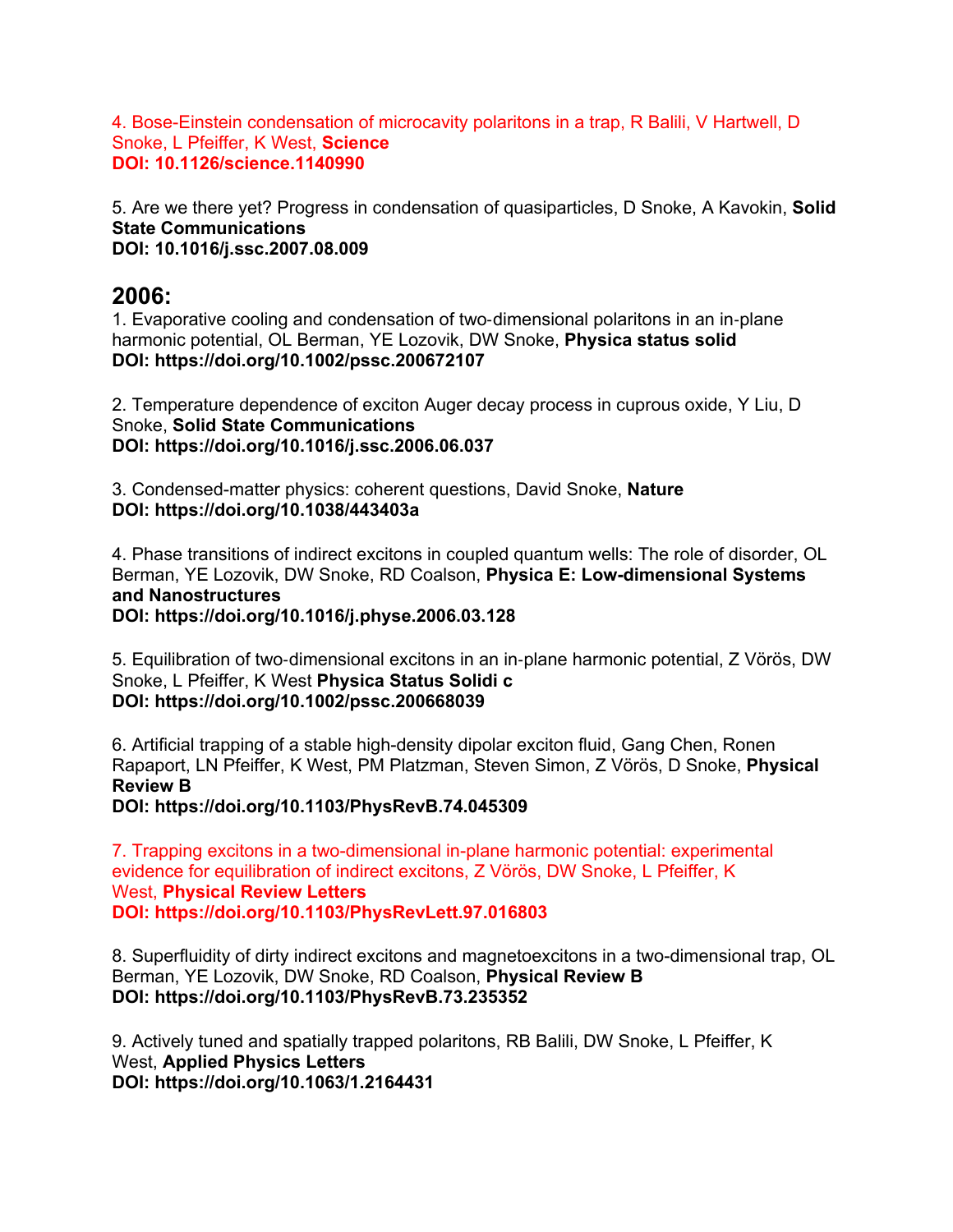10. Excitonic circuits: New tools for manipulating photons. David Snoke, **Photonics Science https://www.photonics.com/Articles/Excitonic\_Circuits\_New\_Tools\_for\_Manipulating /a23970**

### **2005:**

1. A response to Michael Lynch, MJ Behe, DW Snoke, **Protein Science https://doi.org/10.1110/ps.051674105**

2. Long-distance diffusion of excitons in double quantum well structures Z Vörös, R Balili, DW Snoke, L Pfeiffer, K West, **Physical Review Letters DOI:https://doi.org/10.1103/PhysRevLett.94.226401**

3. Spontaneous coherence in excitonic systems-A special issue of solid-state communications-Preface, D Snoke, C Tejedor, **Solid State Communications**

4. Superfluidity of 'dirty' indirect excitons in coupled quantum wells, OL Berman, YE Lozovik, DW Snoke, RD Coalson, **Solid State Communications DOI: https://doi.org/10.1016/j.ssc.2004.10.038**

5. Resonant two-photon excitation of 1s paraexcitons in cuprous oxide, Y Liu, D Snoke, **Solid State Communications DOI: https://doi.org/10.1016/j.ssc.2005.01.027**

6. Coexistence of two Bose-Einstein condensates of two-dimensional magnetoexcitons. Exciton-plasmon collective elementary excitations, SA Moskalenko, MA Liberman, VV Boţan, DW Snoke, **Solid State Communications DOI: https://doi.org/10.1016/j.ssc.2004.09.065**

7. Luminescence ring formation in quantum wells—a model with Coulomb interaction, S Denev, SH Simon, DW Snoke, **Solid State Communications DOI: https://doi.org/10.1016/j.ssc.2004.10.039**

8. Trapping long-lifetime excitons in a two-dimensional harmonic potential, DW Snoke, Y Liu, Z Vörös, L Pfeiffer, K West, **Solid State Communications DOI: https://doi.org/10.1016/j.ssc.2004.11.053**

## **2004:**

1. Collective properties of indirect excitons in coupled quantum wells in a random field, OL Berman, YE Lozovik, DW Snoke, RD Coalson, **Physical Review B DOI: https://doi.org/10.1103/PhysRevB.70.235310**

2. Simulating evolution by gene duplication of protein features that require multiple amino acid residues, MJ Behe, DW Snoke, **Protein Science DOI: https://doi.org/10.1110/ps.04802904**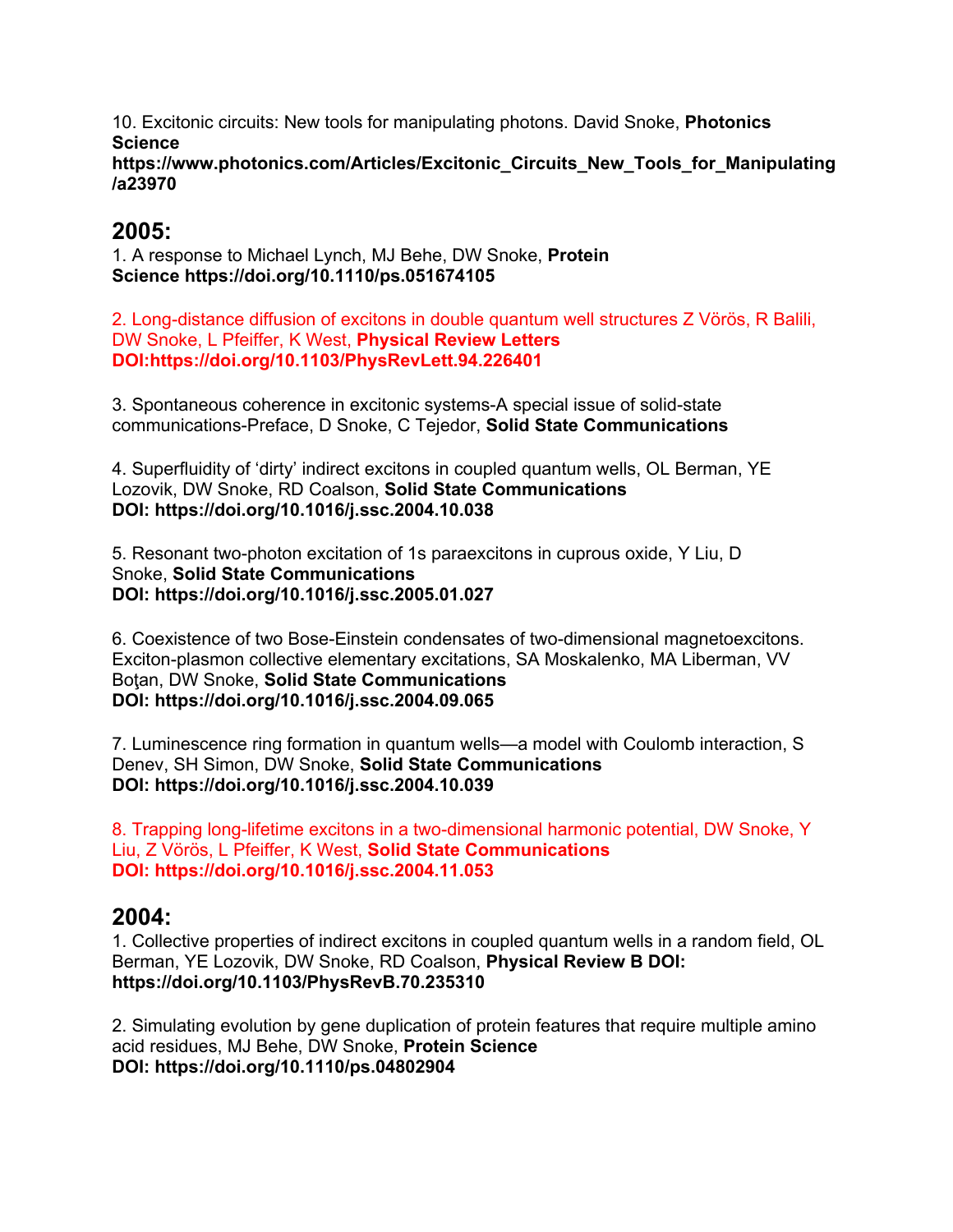#### 3. Spin flip from dark to bright states in InP quantum dots, DW Snoke, J Hübner, WW Rühle, M Zundel, **Physical Review B DOI: https://doi.org/10.1103/PhysRevB.70.115329**

4. Moving beyond a simple model of luminescence rings in quantum well structures, D Snoke, S Denev, Y Liu, S Simon, R Rapaport, G Chen, L Pfeiffer, K West, **Journal of Physics: Condensed Matter DOI:10.1088/0953-8984/16/35/004**

5. Bose-Einstein condensation of magnetoexcitons in ideal two-dimensional system in a strong magnetic field, VV Boţan, MA Liberman, SA Moskalenko, DW Snoke, Börje Johansson, **Physica B: Condensed Matter DOI: https://doi.org/10.1016/j.physb.2004.01.127**

6. Charge separation of dense two-dimensional electron-hole gases: Mechanism for exciton ring pattern formation, R Rapaport, Gang Chen, D Snoke, Steven H Simon, Loren Pfeiffer, Ken West, Y Liu, S Denev, **Physical Review Letters DOI: https://doi.org/10.1103/PhysRevLett.92.117405**

7. Mechanism of exciton emission ring pattern in doped quantum wells, R Rapaport, Gang Chen, D Snoke, Steven H Simon, Loren Pfeiffer, Ken West, Y Liu, S Denev, **Physica Status Solidi (a) DOI: https://doi.org/10.1002/pssa.200304072**

#### **2003:**

1. Polariton lasing vs. photon lasing in a semiconductor microcavity, H Deng, G Weihs, D Snoke, J Bloch, Y Yamamoto, **Proceedings of the National Academy of Sciences DOI: https://doi.org/10.1073/pnas.2634328100**

2. Bose-Einstein condensation of excitons in ideal two-dimensional system in a strong magnetic field, SA Moskalenko, MA Liberman, DW Snoke, VV Boţan, B Johansson, **Physica E: Low-dimensional Systems and Nanostructures DOI: https://doi.org/10.1016/S1386-9477(03)00229-7**

3. When should we say we have observed Bose condensation of excitons? David Snoke, **Physica Status Solidi (b) DOI: https://doi.org/10.1002/pssb.200303151**

4. Luminescence rings in quantum well structures, D Snoke, Y Liu, S Denev, L Pfeiffer, K West, **Solid State Communications DOI: https://doi.org/10.1016/S0038-1098(03)00316-8**

5. Bose-Einstein condensation of excitons in ideal 2D system in a strong magnetic field, SA Moskalenko, MA Liberman, DW Snoke, VV Botsan, B Johansson, **Physica E http://www.diva-portal.org/smash/record.jsf?pid=diva2%3A111389&dswid=-3242**

## **2002:**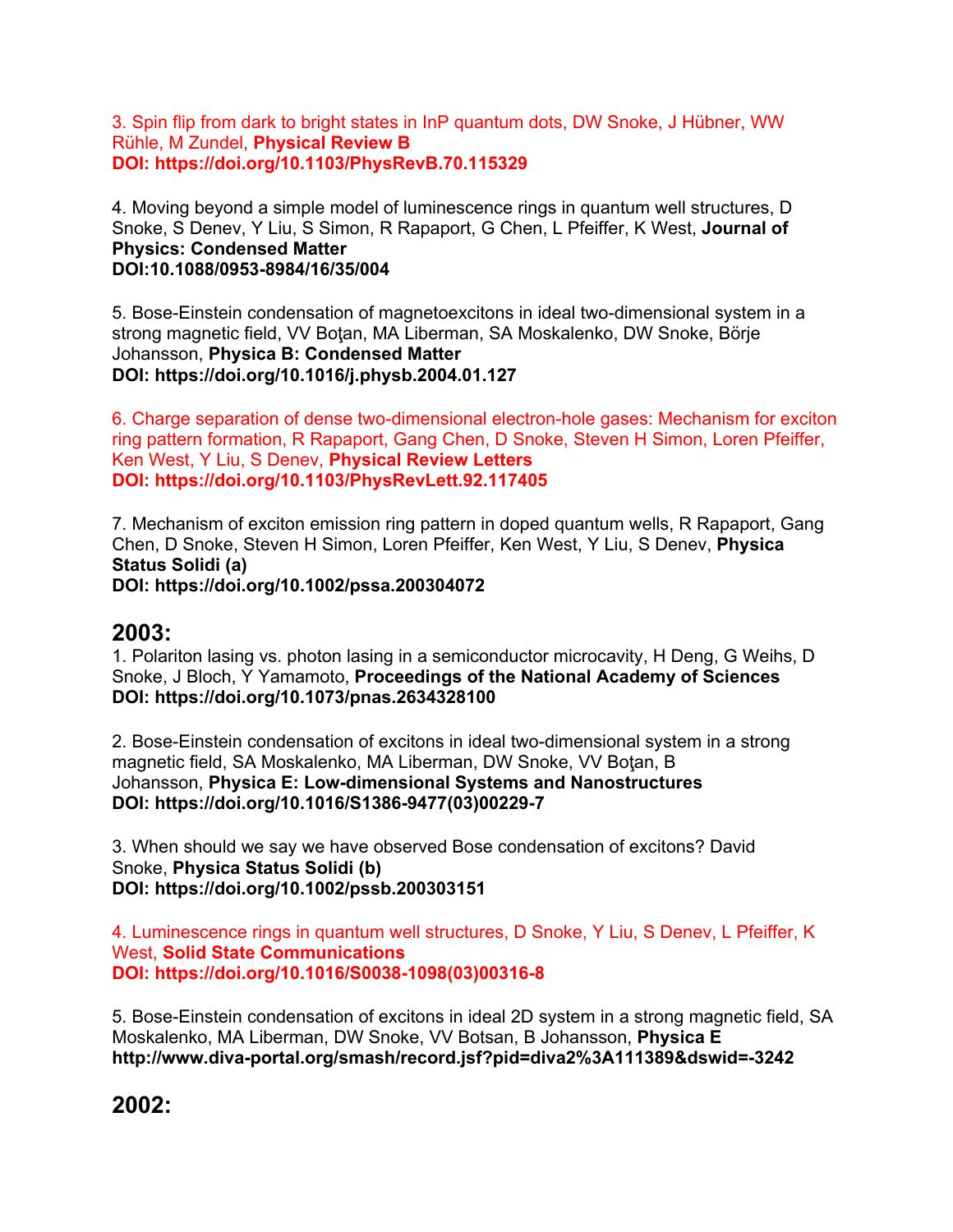1. Polarizability, correlation energy, and dielectric liquid phase of Bose-Einstein condensate of two-dimensional excitons in a strong perpendicular magnetic field, SA Moskalenko, MA Liberman, DW Snoke, VV Boţan, **Physical Review B DOI: https://doi.org/10.1103/PhysRevB.66.245316**

2. Spontaneous Bose coherence of excitons and polaritons, **David Snoke, Science DOI: 10.1126/science.1078082**

3. Optical detection of magnetic fields using giant magnetoresistance in undoped coupled quantum wells, S Denev, V Negoita, DW Snoke, B Laikhtman, K Eberl, L Pfeiffer, **Physical Review B**

**DOI: https://doi.org/10.1103/PhysRevB.66.205304**

4. Bose-Einstein condensation of excitons in ideal 2D system in strong magnetic field, SA Moskalenko, MA Liberman DW Snoke, VV Boţan, **Moldavian Journal of the Physical Sciences**

**http://citeseerx.ist.psu.edu/viewdoc/download?doi=10.1.1.331.2826&rep=rep1&type= pdf**

5. Long-range transport in excitonic dark states in coupled quantum wells, D Snoke, S Denev, Y Liu, L Pfeiffer, K West, **Nature DOI: https://doi-org.pitt.idm.oclc.org/10.1038/nature00940**

6. Stress dependence of exciton relaxation processes in Cu2O, S Denev, DW Snoke, **Physical Review B DOI: https://doi.org/10.1103/PhysRevB.65.085211**

7. Harmonic Potential Traps for Excitons in 3d and 2D, DW Snoke, S Denev, V Negoita, L Pfieffer, **Laser Spectroscopy DOI: https://doi.org/10.1142/9789812778307\_0010**

#### **2001:**

1. Anomalous Spectral Shifts of Indirect Excitons in Coupled GaAs Quantum Wells, DW Snoke, V Negoita, D Hackworth, K Eberl, **International Journal of Modern Physics B DOI: https://doi.org/10.1142/S0217979201008251**

## **2000:**

1. Energy shifts of indirect excitons in coupled quantum wells, DW Snoke, V Negoita, K Eberl, **Journal of Luminescence DOI: https://doi.org/10.1016/S0022-2313(99)00251-3**

2. Subhertz spectral fluctuations from high-density excitons in coupled quantum wells, **Optical Letters DOI: https://doi.org/10.1364/OL.25.000572**

3. Strong red shift of indirect exciton luminescence in low magnetic field, V Negoita, DW Snoke, K Eberl, **Solid State Communications DOI: https://doi.org/10.1016/S0038-1098(99)00502-5**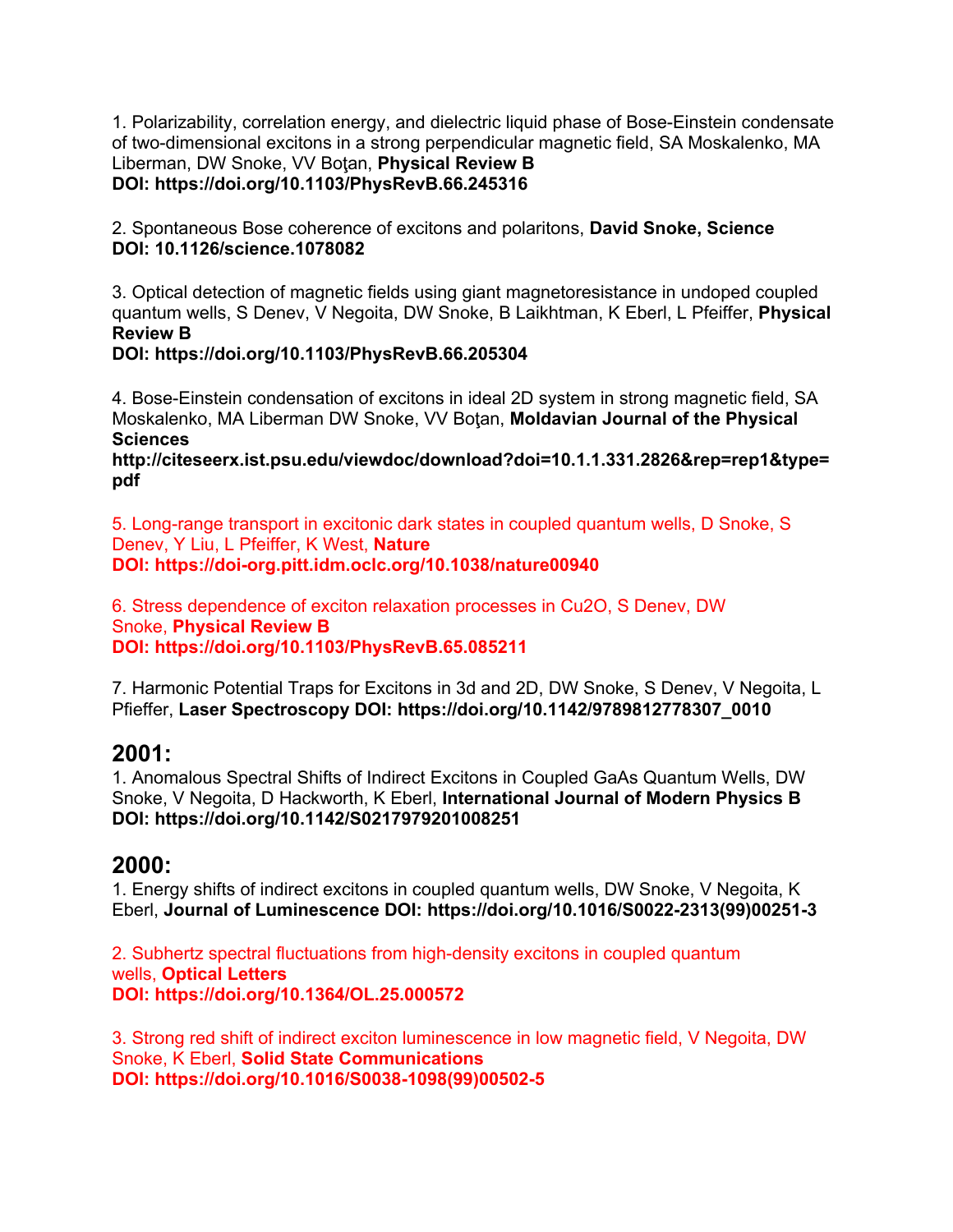4. Huge density-dependent blueshift of indirect excitons in biased coupled quantum wells, V Negoita, DW Snoke, K Eberl, **Physical Review B DOI: https://doi.org/10.1103/PhysRevB.61.2779**

5. Pushing the Auger limit: Kinetics of excitons in traps in Cu2O, DW Snoke, V Negoita, **Physical Review B DOI: https://doi.org/10.1103/PhysRevB.61.2904**

## **1999:**

1. Stretching quantum wells: A method for trapping free carriers in GaAs heterostructures, V Negoita, DW Snoke, K Eberl, **Applied Physics Letters DOI: https://doi.org/10.1063/1.124915**

2. Harmonic-potential traps for indirect excitons in coupled quantum wells, V Negoita, DW Snoke, K Eberl, **Physical Review B DOI:https://doi.org/10.1103/PhysRevB.60.2661**

## **1997:**

1. Spin flip of excitons in GaAs quantum wells, DW Snoke, WW Rühle, K Köhler, K Ploog, **Physcial Review B DOI: https://doi.org/10.1103/PhysRevB.55.13789**

## **1996:**

1. Coherent exciton waves, David Snoke, **Science DOI: 10.1126/science.273.5280.1351**

2. Comparison of bond character in hydrocarbons and fullerenes, DW Snoke, M Cardona, S Sanguinetti, G Benedek, **Physical Review B DOI: https://doi.org/10.1103/PhysRevB.53.12641**

3. Transport analysis of the thermalization and energy relaxation of photoexcited hot electrons in Ge-doped GaAs, P Supancic, U Hohenester, P Kocevar, D Snoke, RM Hannak, WW Rühle, **Physical Review B DOI: https://doi.org/10.1103/PhysRevB.53.7785**

4. Spin-flip Dynamics of Excitons in GaAs Quantum Wells, A Lohner, D Snoke, WW Rühle, K Kühler, **Hot Carriers in Semiconductors DOI: https://doi.org/10.1007/978-1-4613-0401-2\_4**

## **1995:**

1. Hysteresis in the Mott transition between plasma and insulating gas, DW Snoke, JD Crawford, **Physical Review E DOI: https://doi.org/10.1103/PhysRevE.52.5796**

**1994:**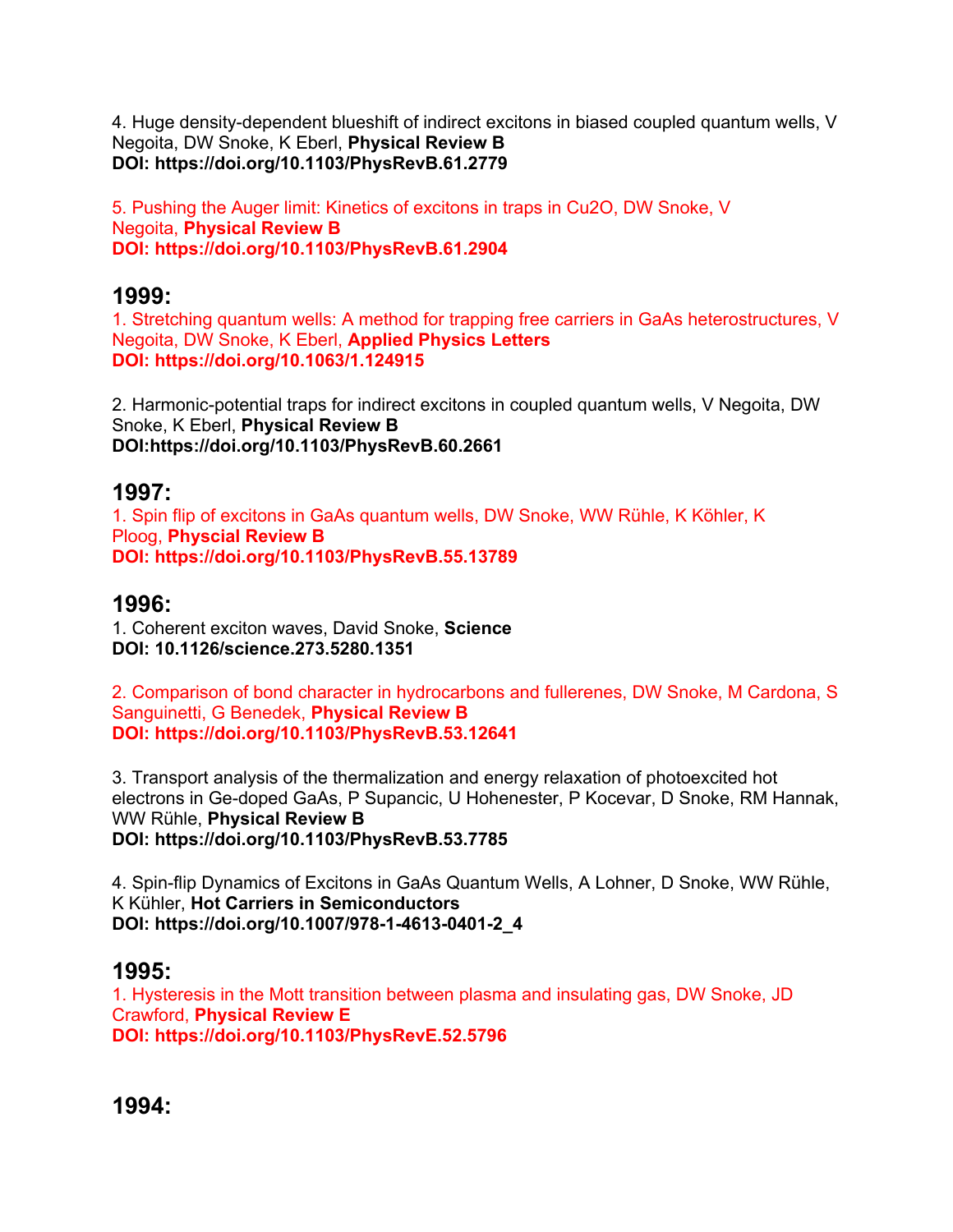1. Density dependence of electron scattering at low density, David Snoke, **Physical Review B**

**DOI:https://doi.org/10.1103/PhysRevB.50.11583**

## **1993:**

1. A bond polarizability model for the C60 Raman spectrum, DW Snoke, M Cardona, **Solid State Communications**

**DOI: https://doi.org/10.1016/0038-1098(93)90339-O**

2. Theory of electron-electron scattering at low density, David Snoke, **Physical Review B DOI: https://doi.org/10.1103/PhysRevB.47.13346**

3. Optical absorption spectrum of C60 at high pressure, DW Snoke, K Syassen, A Mittelbach, **Physical Review B DOI: https://doi.org/10.1103/PhysRevB.47.4146**

## **1992:**

1. Nonequilibrium electron kinetics in GaAs, D Snoke, W Rühle, E Bauser, **Journal of luminescence DOI: https://doi.org/10.1016/0022-2313(92)90188-F**

2. Vibrational modes, optical excitations, and phase transition of solid C60 at high pressures, DW Snoke, YS Raptis, K Syassen, **Physical Review B DOI: https://doi.org/10.1103/PhysRevB.45.14419**

3. Phonon-absorption recombination luminescence of room-temperature excitons in Cu2O, DW Snoke, AJ Shields, M Cardona, **Physical Review B DOI: https://doi.org/10.1103/PhysRevB.45.11693**

4. Raman study of C60/C70 under pressure, YS Raptis, DW Snoke, K Syassen, S Roth, P Bernier, A Zahab, **International Journal of High Pressure Research DOI: https://doi.org/10.1080/08957959208245610**

5. Nonthermalized distribution of electrons on picosecond time scale in GaAs, DW Snoke, WW Rühle, YC Lu, E Bauser, **Physical Review letters DOI: https://doi.org/10.1103/PhysRevLett.68.990**

6. Evolution of a Nonthermal Electron Energy Distribution in GaAs, D.W. Snoke, W.W. Ruehle, Y.-C. Lu, and E. Bauser, **Physical Review B DOI:https://doi.org/10.1103/PhysRevB.45.10979**

## **1991:**

1. Evidence for Bose-Einstein condensation of excitons in Cu2O, D. W. Snoke, J. P. Wolfe, and A. Mysyrowicz, **Physical Review B DOI: https://doi.org/10.1103/PhysRevB.44.12109**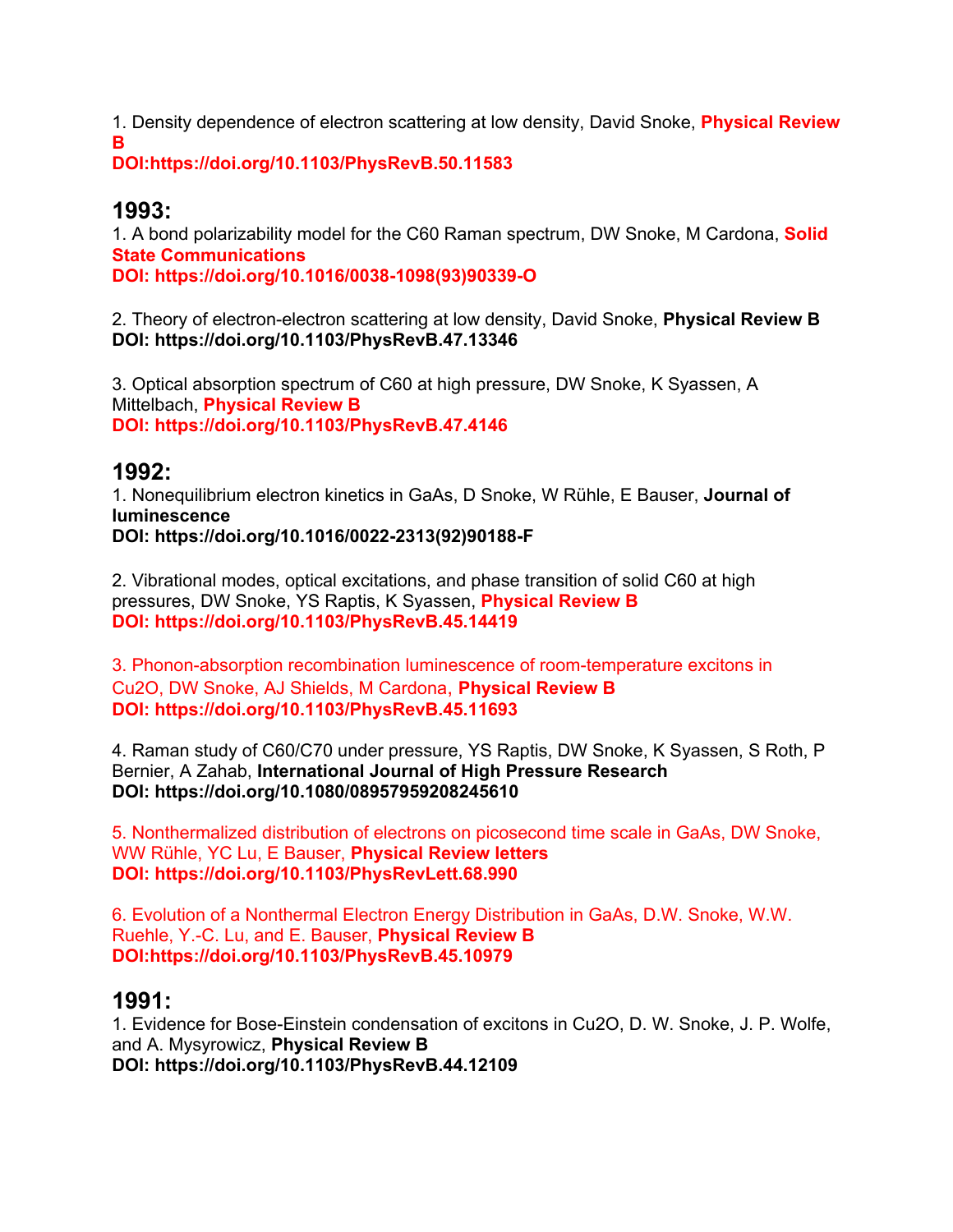2. Carrier thermalization in Cu2O: Phonon emission by excitons, DW Snoke, D Braun, M Cardona, **Physical Review B DOI: https://doi.org/10.1103/PhysRevB.44.2991**

3. Coexistence of Bose-Einstein paraexcitons with Maxwell-Boltzmann orthoexcitons in Cu2O, DW Snoke, JL Lin, JP Wolfe, **Physical Review B DOI: https://doi.org/10.1103/PhysRevB.44.2991**

### **1990:**

1. Picosecond dynamics of degenerate orthoexcitons in Cu2O, DW Snoke, JP Wolfe, **Physical Review B DOI: https://doi.org/10.1103/PhysRevB.42.7876**

2. Evidence for Bose-Einstein condensation of excitons in Cu2O, DW Snoke, JP Wolfe, A Mysyrowicz, **Physical Review B DOI: https://doi.org/10.1103/PhysRevB.41.11171**

3. Evidence for Bose-Einstein condensation of a two-component exciton gas, DW Snoke, JP Wolfe, A Mysyrowicz, **Physical Review Letters DOI: https://doi.org/10.1103/PhysRevLett.64.2543**

4. Progress on Bose-Einstein Condensation of Excitons, A Mysyrowicz, DW Snoke, JP Wolfe, **Physica Status Solidi (b) DOI: https://doi.org/10.1002/pssb.2221590145**

5. Mechanism of orthoexciton-to-paraexciton conversion in Cu2O, DW Snoke, DP Trauernicht, JP Wolfe, **Physical Review B DOI: https://doi.org/10.1103/PhysRevB.41.5266**

## **1989:**

1. Population dynamics of a Bose gas near saturation, DW Snoke, JP Wolfe, **Physical Review B**

**DOI: https://doi.org/10.1103/PhysRevB.39.4030**

2. Time Evolution of the Momentum Distribution of Bose Gas Near Condensation, DW Snoke, JP Wolfe, **Momentum Distributions DOI: https://doi.org/10.1007/978-1-4899-2554-1\_33**

## **1987:**

1. Quantum saturation of a Bose gas: Excitons in Cu2O, DW Snoke, JP Wolfe, A Mysyrowicz, **Physical Review Letters DOI: https://doi.org/10.1103/PhysRevLett.59.827**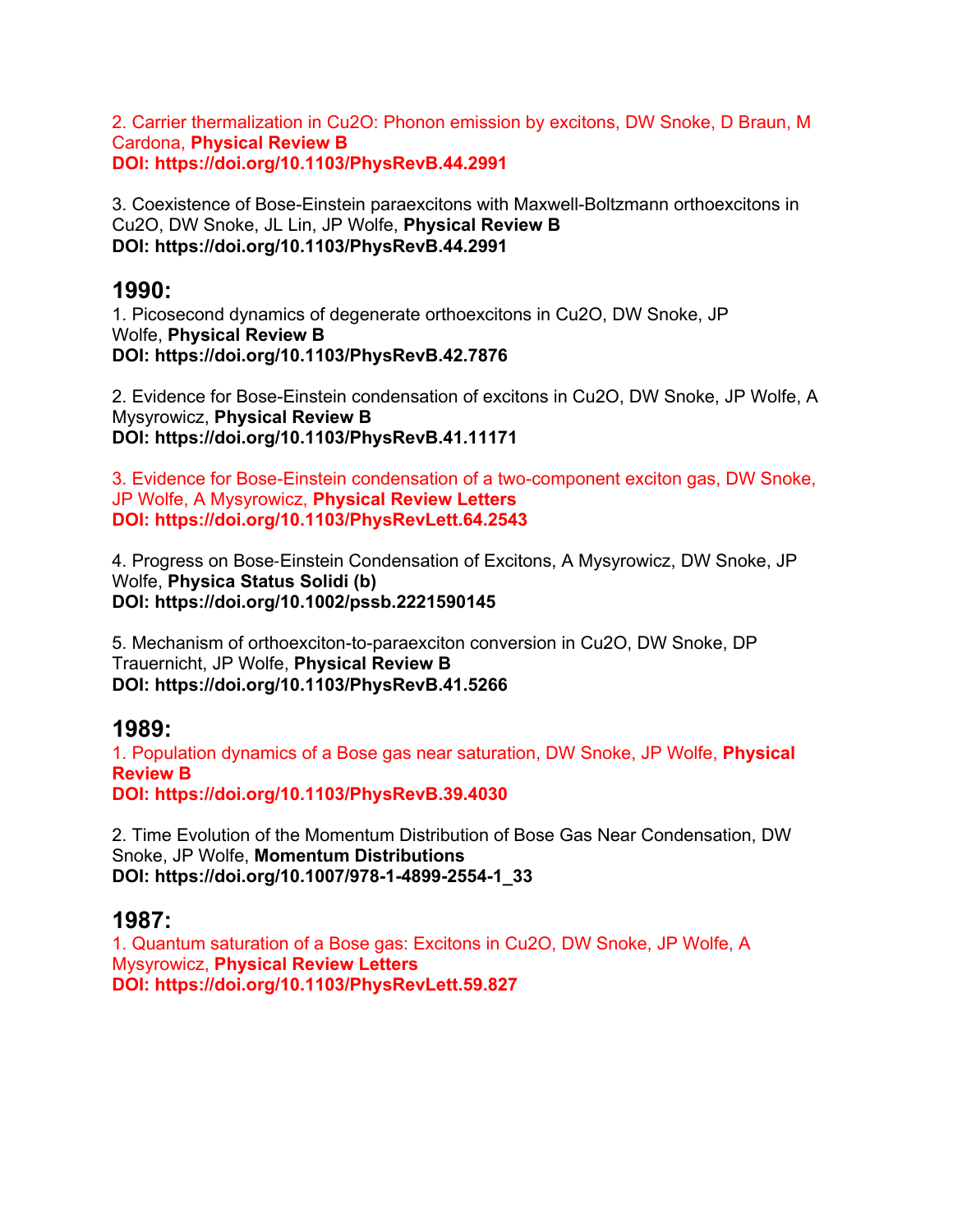# **Ph.D. Theses:**

Viorel Negoita, Potential Traps for Excitons in Two and Three Dimensions, University of Pittsburgh, 2001.

Yingmei Liu, Excitons at High Density in Cuprous Oxide and Coupled Quantum Wells, University of Pittsburgh, 2004.

Sava Denev, Luminescence Effects in Quantum Well Structures in Magnetic and Electric Fields, University of Pittsburgh, 2004.

Zoltan Vörös, Interactions of Excitons in Two-Dimensional Potentials, University of Pittsburgh, 2008.

Vincent Hartwell, Dynamics of Trapped Polaritons in Stressed GaAs Quantum Well-Microcavity Structures: Experiments and Numerical Simulations, University of Pittsburgh, 2008.

Ryan Balili, Bose-Einstein Condensation of Microcavity Polaritons, University of Pittsburgh, 2009.

Botao Zhang, Ultrafast Dynamics in Semiconductor Devices, University of Pittsburgh, 2011.

Bryan Nelsen, Polariton Condensates in a Trap and Photon Lasing in Two-Dimensional SemiConductor Microcavities, University of Pittsburgh, 2012.

Nick Sinclair, Luminescence Darkening of Strain-trapped Excitons in Coupled Quantum Wells, University of Pittsburgh, 2014.

Jeff Wuenschell, Trapping and Transport of Indirect Excitons in Coupled Quantum Wells, University of Pittsburgh, 2015.

Gangqiang Liu, Bose-Einstein Condensation and Quantized Flow of Microcavity Polaritons with Long Lifetime, University of Pittsburgh, 2015.

Mark Steger, Enhancing Microcavity Polaritons for Technological Applications, University of Pittsburgh, 2015.

Chitra Gautham, Time-Resolved Two-Photon Absorption of Quantum Dots and Polaritons, University of Pittsburgh, 2015.